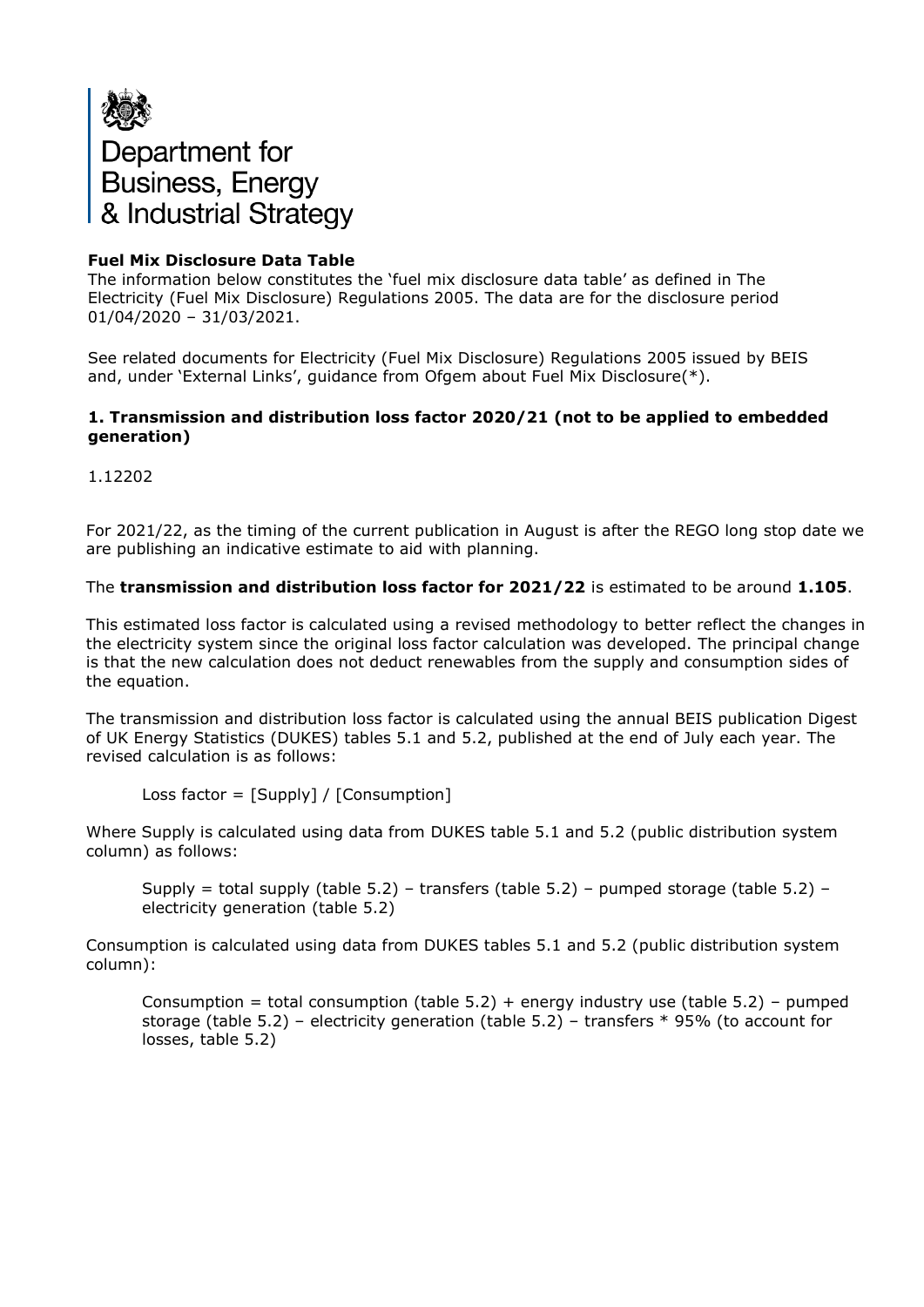| 2. Residual Fuel IIIIA (Felevalit to Faragraph 10 of the Regulations) |               |  |  |  |
|-----------------------------------------------------------------------|---------------|--|--|--|
| <b>Energy Source</b>                                                  | $\frac{1}{2}$ |  |  |  |
| Coal                                                                  | 6.0           |  |  |  |
| Natural Gas                                                           | 74.5          |  |  |  |
| Nuclear                                                               | 9.8           |  |  |  |
| Renewables                                                            | 3.5           |  |  |  |
| <b>Other Fuels</b>                                                    | 6.2           |  |  |  |
|                                                                       |               |  |  |  |

# **2. Residual Fuel mix (relevant to Paragraph 10 of the Regulations)**

## **3. Environmental impact (relevant to Paragraph 11 of the Regulations)**

| Carbon Dioxide Emissions <sup>(1)</sup> |             |  |  |
|-----------------------------------------|-------------|--|--|
| <b>Energy Source</b>                    | g/kWh       |  |  |
| Coal                                    | 997         |  |  |
| <b>Natural Gas</b>                      | 380         |  |  |
| Nuclear                                 | $\mathbf 0$ |  |  |
| Renewables                              | $\pmb{0}$   |  |  |
| Other                                   | 797         |  |  |
| Overall average                         | 182         |  |  |

(1) Data relates only to generator emissions in the operational phase and does not include emissions related to the fuel supply chain or maintenance activities.

### **High-level radioactive waste**

0.007 g/kWh

# **4. UK fuel mix in 2020/21 (for comparison)**

| <b>Energy Source</b> | $\mathbf{v}_{\mathbf{0}}$ |
|----------------------|---------------------------|
| Coal                 | 2.7                       |
| Natural Gas          | 38.2                      |
| Nuclear              | 16.1                      |
| Renewables           | 40.3                      |
| Other                | 27                        |